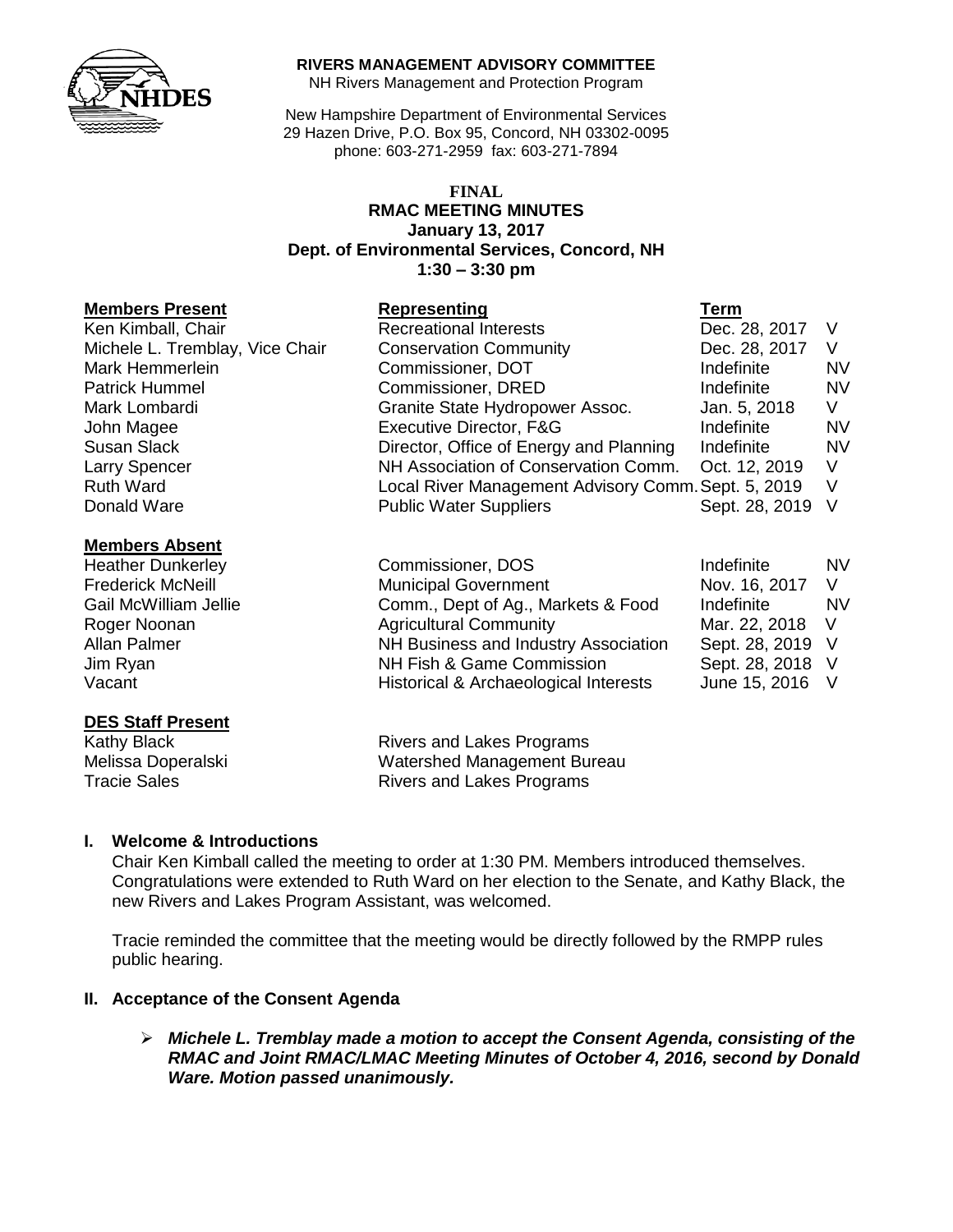### **III. RMPP Program Updates**

### 1) RMAC Membership Status

The RMAC is still in need of a historical/archeological representative. The nominating organization is the NH Historical Society. Tracie contacted the NH Historical Society but has received no response. Michele suggested Jim Garvin of Pembroke, the former State Architectural Historian, with whom she has worked on the historic and cultural aspects of dam removals. Michele also suggested contacting Edna Feighner of the NH Department of Cultural Resources. Edna works with Beth Muzzey, and they might know of some good candidates. Some concerns were raised about state employees testifying in the legislature. The group decided to pursue talking to Edna about a recommendation, if Jim Garvin is not interested. Another possible contact is Ben Wilson, he is Chief of the NH Division of Parks and Recreation's Bureau of Historic Sites. Michele also recently talked to the Manchester Historic Association and they have staff with strong archeology skills. John Magee suggested we contact Jack Noon, an avid historian and fisherman as well as author of several histories about Sutton and a book about river fishing. The group decided on the following strategy: 1) Michele will contact Jim Garvin; 2) Steve Landry or Michele will contact Edna Feighner; 3) Michele will contact the Manchester Historic Association; 4) John will contact Jack Noon.

Tracie noted the following 2017 membership expirations: Fred McNeill (November) and Ken Kimball and Michele L. Tremblay (December). Membership renewals are on hold per the Governor's office because staff is not in place to process nominations under the new administration. Tracie will follow up with the Governor's office for an update.

Tracie reminded the group to submit the financial disclosure document by January 20.

### 2) 2017 LAC Workshop

Tracie announced that the New Hampshire Rivers Council has agreed to co-host the LAC Workshop this spring, probably in April. The workshop will offer a variety of sessions including ones tailored for new LAC members as well as seasoned LAC members. Possible session topics include permit reviews, ISF, the Right-to-Know law, using social media to promote the LAC, impacts of the new LIDAR mapping, alternatives to stream order to categorize river size, outreach on the need for permits, and reporting permit violations.

### 3) Other Program Updates

- LAC Permit applications: Tracie received a complaint about receiving permits electronically. The main complaint was related to the difficulty of zooming in and out of the electronic plan files, but proper software and large file sizes were also of concern. LACs still need hard copy of the plans to allow for easier viewing of the project plans, especially at meetings.
- Warner River nomination: Public information meetings are complete in each town. The nominating committee is in the process of getting letters of recommendation and is planning to submit the draft nomination on May 1. The nomination will be following the old rules rather than the pending new rules.
- The revised 2014 303(d) list has been finalized, and should be published in the next few days.
- The draft 2016 303(d) list is under review internally and is expected to be published in April.
- Michele and Tracie will be presenting on LACs as part of the permit review process at a training workshop for the Land Resources Management Bureau in March.

### **IV. Rivers-related Legislation**

Tracie noted that a number of the LSRs do not yet have bill language. A discussion ensued related to the Policy and Legislation Subcommittee's authority to make decisions on legislative positions without a vote by the full RMAC. It was decided that the subcommittee has the authority to not act on a bill, but that taking a position required a vote of the full committee.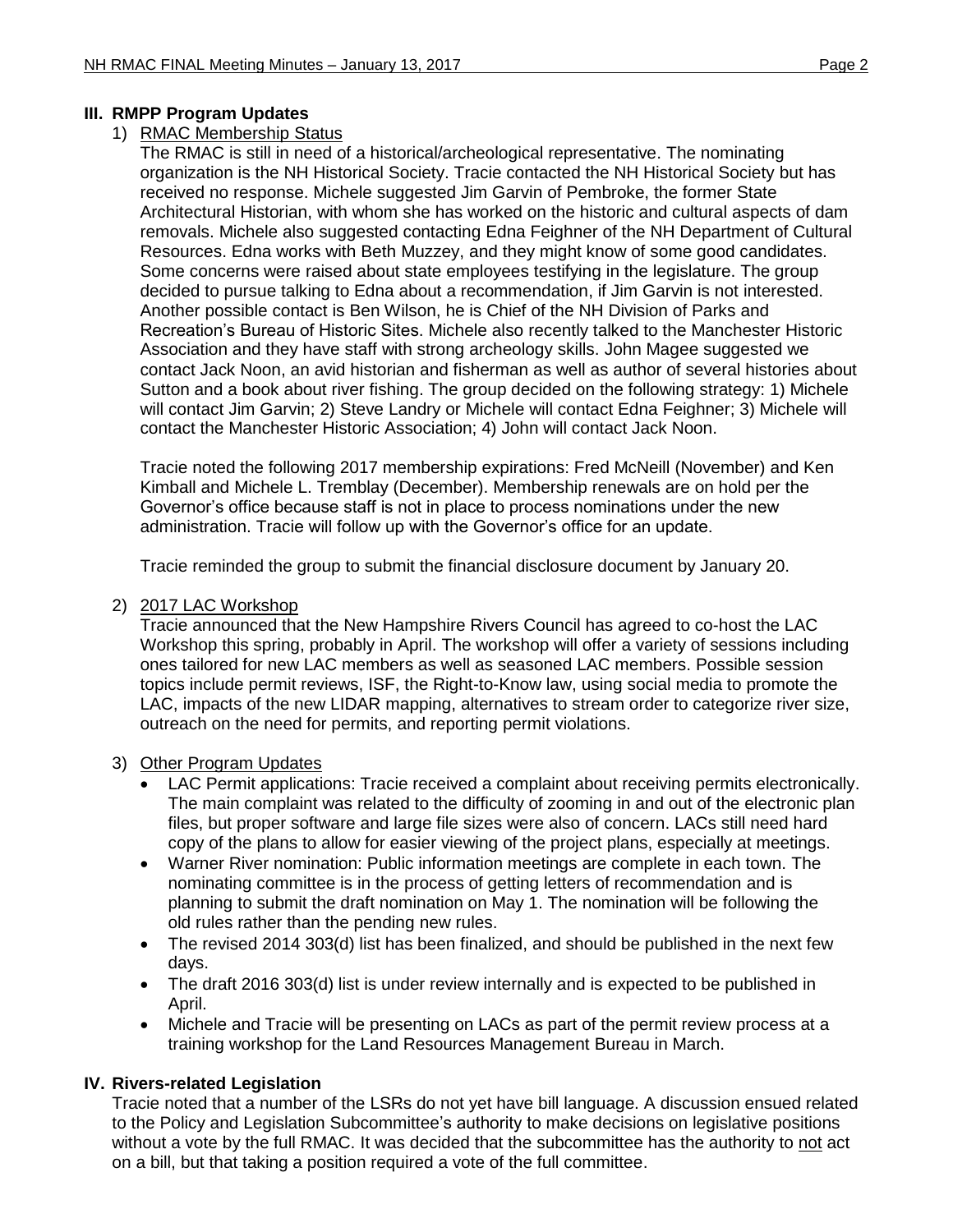The RMAC considered bills on the legislative tracking spreadsheet where bill text was available, but agreed to wait for more information on the LSRs before taking a position. The table below summarizes the RMAC's position on current legislation. The RMAC will track SB 30 regarding the Shoreland Program and LSR 368 (HB 591) related to suction dredging.

| <b>Bills Recommended to Support</b>                | <b>Bills Recommended to Oppose</b>                   |
|----------------------------------------------------|------------------------------------------------------|
| HB 119 - appropriations to NHDES for the           | $HB$ 332 – dedicated funds with no activity in the   |
| purpose of funding eligible drinking water         | financial system for at least the most recent fiscal |
| and wastewater projects under the state aid        | year                                                 |
| grant program                                      |                                                      |
| <b>HB 173</b> – regulations restricting the use of | <b>HB 342</b> – establish a commission to study the  |
| water for outdoor usage                            | transition of certain regulatory authority to NHDES  |
|                                                    | from EPA                                             |
| $HB$ 376 – requiring construction projects         | HB 359 – returning a percentage of LCHIP fee to      |
| that disturb sediments of the municipality         | the municipality where the real estate transfer      |
| where the real estate transfer from which          | from which the fee originates is located             |
| the fee originates is located.                     |                                                      |
| <b>HB 486</b> – protection of wetlands             |                                                      |

### *Michele L. Tremblay made a motion to accept the proposed legislative as discussed. Second by Ruth Ward. Motion passed unanimously.*

The RMAC plans to talk to the LMAC prior to the legislative crossover date to discuss the bills that survived and decide if the RMAC and LMAC should act jointly on any bills.

## **V. Surplus Land Review Procedures**

The group discussed categorical exclusions and the proposed revisions Tracie made to the RMAC's Surplus Land Disposal procedures document, including removing the full committee review of SLRs on which a categorical exclusion has been determined and the changes that would need to be made to the footnote relative to the Shoreland Act. It was noted that the Chair and Vice Chair make the determination of categorical exclusion. It was proposed that any SLR presented to the RMAC that is within the RMAC's jurisdiction will be posted on the RMAC blog and a notice sent out to RMAC members that the proposed disposal is posted.

 *Michele L. Tremblay made a motion to accept the proposed revisions to the Surplus Land Review Procedures, deleting the footnote, and adding a sentence stating that for any property within the RMAC's jurisdiction, all RMAC members will be notified that the proposed disposal was received and that it is posted on the RMAC blog. Second by Larry Spencer. Motion passed unanimously.* 

# **VI. Subcommittee Updates and Member Comments**

# 1) WQSAC

Tracie reported that now that the Env-Wq 1700 rules have passed, WQSAC is now focused on dissolved oxygen, and a subcommittee has been formed. LSR 953, which we think will remove the 75% saturation requirement from statute though the saturation requirement will remain in the rules for the time being, also deals with DO. There is no bill text yet. WQSAC is also working on other issues, including the phosphorus limit and PFOA.

### 2) Other Member Updates

Michele mentioned that the River Restoration Task Force met on Wednesday, January 11<sup>th</sup> with 41 attendees. The meeting mostly focused on dam removal. Michele also noted NHLivesOnWater.org has posted an economic Request for Proposals to determine what our water is worth and a companion study of what our water costs. Michele asked RMAC members to send her names of economists who might be interested in this RFP.